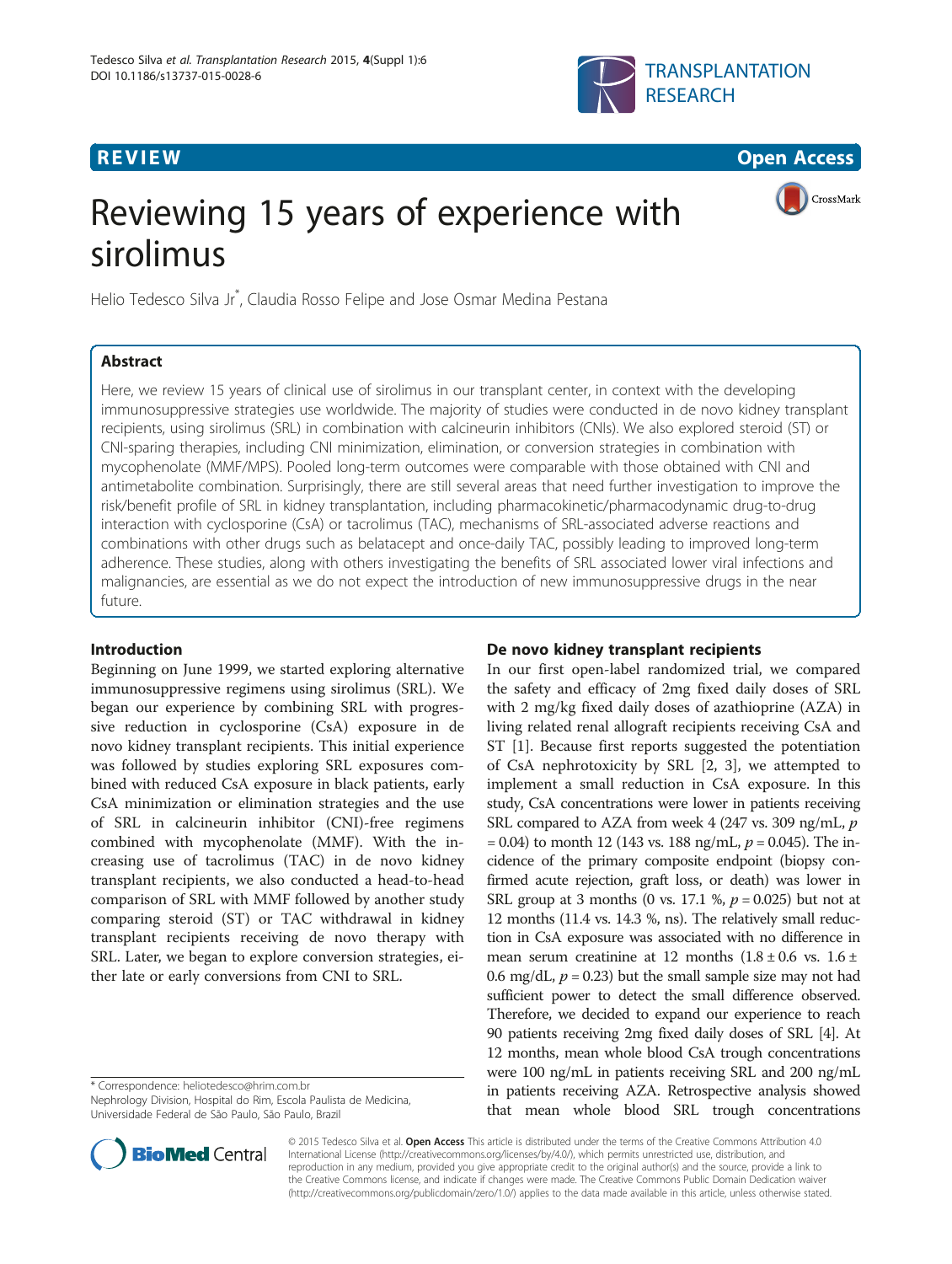increased from day 7 to months 1 and 12  $(5.2 \pm 3.1 \text{ vs. } 7.5)$  $\pm$  3.6 vs. 8.4  $\pm$  6.0 ng/mL, p < 0.0001) with a tenfold interindividual variability, ranging from 2.5 to 23.5 ng/mL. There was no difference in 1-year composite efficacy endpoint comparing SRL and AZA groups (18 vs. 20 %) or in the incidence of biopsy-proven acute rejection (14.4 and 14.3 %). Importantly, even with higher sample size, we were unable to detect difference in mean serum creatinine  $(1.65 \pm 0.46 \text{ vs. } 1.60 \pm 0.43 \text{ mg/dL}, p = 0.48) \text{ or in mean}$ calculated creatinine clearances ( $61 \pm 15$  vs.  $62 \pm 13$  mL/ min,  $p = 0.58$ ) at 1 year. At that time, we concluded that the use of SRL and reduced CsA exposure was effective in preventing acute rejection and preserving allograft function.

Brazil has a highly miscegenated population with African ancestry that is at an increased risk for renal allograft failure [[5\]](#page-4-0). Knowing that studies had demonstrated that black patients requires higher doses of SRL to achieve comparable efficacy compared to the Caucasian population [\[6](#page-4-0)], we designed a study to identify optimal therapeutic SRL concentrations in black kidney transplant recipients receiving reduced CsA exposure and prednisone [\[7](#page-5-0)]. Black patients received CsA, ST, and 5mg fixed doses of SRL till day 7 when they were randomized to maintain whole blood SRL trough concentrations between 8 and 12 or 15 and 20 ng/mL. There was no difference in mean whole blood CsA trough concentrations at months 1 (182  $\pm$  86 vs. 162  $\pm$  87 ng/mL) and 12 months (62  $\pm$  43 vs. 59 ± 52 ng/mL). At 6 months, mean whole blood SRL trough concentrations were  $10.8 \pm 5.8$  vs.  $18.0 \pm 6.1$  ng/mL  $(p \le 0.001)$ . The incidence of biopsy-proven acute rejection was higher in the lower SRL concentration group (18 vs. 8 %). Mean calculated creatinine clearance was higher in the lower SRL concentration group  $(64.5 \pm 17 \text{ vs.})$ 54.4  $\pm$  14.7 mL/min,  $p = 0.011$ ) despite higher incidence of acute rejection. The incidence of post-transplant diabetes mellitus was 13 % and no CMV disease was observed. Higher SRL concentrations were associated with higher efficacy but lower renal function, further emphasizing the complex interaction between these two drugs [[8\]](#page-5-0).

To further investigate the interaction between SRL and CsA, we performed a sequencial pharmacokinetic study at days 7, 30, and 90 in kidney transplant recipients receiving 2- or 5-mg fixed daily doses of SRL. Both SRL and CSA showed moderate to high inter (39 to 70 and 33 to 52 %) and intra (30 to 41 and 25 to 43 %) subject variability, respectively. A threefold increase in SRL concentrations (4.7 to 14.3 ng/mL) resulted in 37 % increase in mean CSA AUC (6,654 to 9,133 ng.h/mL,  $p = 0.007$ ). Similarly, a 1.8-fold increase in CSA concentrations (190 to 345.5 ng/mL) resulted in 115 % increase in mean SRL AUC (199.8 to 428.9 ng.h/mL,  $p = 0.002$ ). These results confirmed the unpredictable and complex pharmacokinetic interactions between SRL and CSA in kidney transplant recipients [[9\]](#page-5-0).

In two phase II trials in patients receiving AZA/ST [[10\]](#page-5-0) or MMF/ST [\[11](#page-5-0)] and no induction therapy, higher incidence of acute rejection was observed in those treated with SRL compared to those receiving CsA. The lack of adequate efficacy of CNI-free regimens without induction therapy, along with the complex synergistic interaction between CsA and SRL, led to studies exploring elimination or minimization of CsA, to obtain maximal early efficacy for the prophylaxis of acute rejection and prevention of long-term CsA-associated toxicities [[12](#page-5-0), [13](#page-5-0)]. Our multicenter national phase 4, open-label, randomized (1:1) trial conducted in nine centers investigated the safety and efficacy of concentration-controlled use of SRL and CsA followed by CsA minimization or elimination beginning at week 13 [[14](#page-5-0)]. At 12 months, there were no differences in renal function (61.08 vs. 65.24 mL/min,  $p = 0.132$ ), incidence of biopsy-confirmed acute rejection (14.3 vs. 22.5 %,  $p = 0.152$ ). There were no differences in the overall rate of study-drug discontinuation (32.4 vs. 36.3 %,  $p = 0.562$ ) but more patients discontinued because of lack of efficacy/graft loss in the CsA elimination group (4.8 vs. 14.7 %,  $p = 0.018$ ). In summary, CsA minimization or elimination offers treatment options for de novo renal allograft recipients [[15](#page-5-0), [16](#page-5-0)]. Although few studies have systematically investigated the ideal CsA exposure in combination with SRL, it has been suggested that up to 80 % reduction can be used with even superior efficacy compared to full CsA exposure, with or without SRL [[17](#page-5-0)].

The growing number of kidney transplant recipients receiving TAC and MMF prompted us to compare it with the combination of TAC and SRL [\[18](#page-5-0)]. Kidney transplant recipients receiving TAC-based immunosuppressive regimen were randomized to receive fixed daily doses of MMF (2 g/day) or SRL (one loading dose of 15 mg, 5 mg/day till day 7, and 2 mg/day thereafter) without induction therapy. Mean whole blood TAC concentrations among patients receiving MMF or SRL were similar at 1 (10.4  $\pm$  4.0 vs. 9.8  $\pm$  3.2 ng/mL) and 12  $(6.9 \pm 2.3 \text{ vs. } 7.1 \pm 2.5 \text{ ng/mL})$  months. Mean plasma mycophenolic acid (MPA) trough concentrations were  $2.9 \pm 1.7$  and  $3.6 \pm 2.2$  mg/L, and mean whole blood SRL trough concentrations were  $4.2 \pm 1.8$  and  $6.6 \pm 3.5$  ng/ mL, at 1 and 12 months, respectively. No differences were observed in the incidence of biopsy-confirmed acute rejection (12 vs. 14 %,  $p = 1.000$ ). Patients receiving SRL showed higher mean serum creatinine  $(1.6 \pm 0.5 \text{ vs.})$  $1.4 \pm 0.3$  mg/dL,  $p = 0.007$ ), higher proportion of patients with proteinuria (52.0 vs. 10.7 %,  $p = 0.041$ ), higher mean urinary protein concentrations  $(0.3 \pm 0.5 \text{ vs. } 0.1 \pm 0.2 \text{ g})$ L,  $p = 0.012$ ), higher mean cholesterol concentration (217 vs. 190 mg/dL,  $p = 0.030$ ), and higher proportion of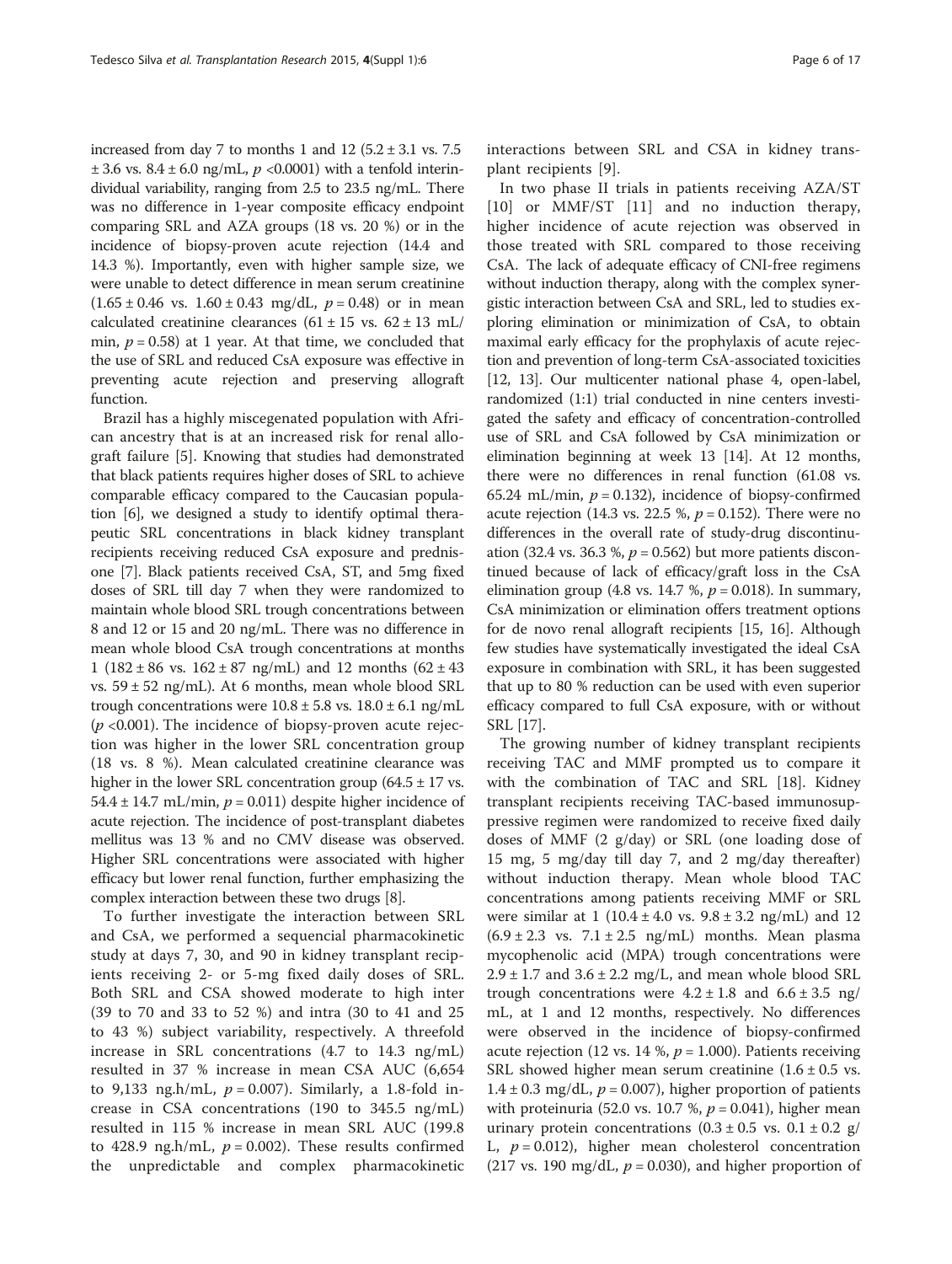patients prematurely discontinued from randomized therapy (26 vs. 8 %,  $p = 0.031$ ). Similar findings were observed in large international multicenter trials [[19](#page-5-0), [20\]](#page-5-0). Similar to the CsA clinical experience, more recent studies have shown that lower TAC concentrations should be used combined with SRL [[21\]](#page-5-0) and that TAC discontinuation in patients receiving SRL was associated with increased incidence of acute rejection [[22\]](#page-5-0).

During mid-2000s, with the approval of the anti-IL-2R blockers for induction therapy, several trials of ST or CNI avoidance or withdrawal were conducted, all with the purpose of improving long-term tolerability and safety of immunosuppressive regimens. With the premise from previous studies, we decided to explore whether SRL would be effective in CNI-free or ST-free regimen. We first evaluated the efficacy and safety of two CNIfree regimens in low-risk recipients of one haplotype living-related kidney transplants [[23\]](#page-5-0). Immunosuppression consisted of TAC, AZA, and ST vs. two doses of daclizumab, MMF, and STvs. two doses of daclizumab, MMF, SRL, and ST. At 12 months, the incidence of BCAR was higher in patients receiving CNI-free regimes  $(10.5 \text{ vs. } 48.5 \text{ vs. } 24.0 \% \text{ , } p \leq 0.01, \text{ respectively}).$  In patients of black ethnicity, the incidence of acute rejection was higher in the MMF/ST group (25 vs. 83.3 vs. 20 %,  $p = 0.055$ ), respectively. There were no differences in mean calculated creatinine clearance at 12 months  $(58.9 \pm 14.0, 56.9 \pm 16.4, 59.3 \pm 21.4 \text{ mL/min})$ . Overall incidence of post-transplant diabetes mellitus (3.3 %) and cytomegalovirus disease (4.3 %) was similar in all groups. It was then clear that CNI-free regimen, with MMF or SRL/MMF, would not sustain low rates of acute rejection, as demonstrated in multicenter international trials [\[24](#page-5-0)–[26](#page-5-0)].

Subsequently, we explored early discontinuation of either CNI or ST. Recipients of first renal transplant received SRL, TAC, and ST without induction therapy and were randomized to undergo ST (SRL/TAC) or TAC (SRL/ST) withdrawal 3 months after transplantation [[27\]](#page-5-0). Lower mean whole blood SRL trough concentration was observed in patients receiving SRL/TAC compared to SRL/ST  $(11.5 \pm 3.0 \text{ vs. } 15.3 \pm 4.5 \text{ ng/mL})$ . No differences were observed in the incidence of BCAR (4.2 vs. 9.5 %). Mean calculated creatinine clearance was comparable (60  $\pm$  11.5 vs. 63.4  $\pm$  10.5 mL/min), and no significant differences were observed in the proportion of patients with proteinuria at 12 months (20 vs. 30.7 %,  $p =$ 0.629), respectively. We observed a higher incidence of lymphocele or lymphorrhea (13 vs. 4.1 %), proteinuria (13 vs. 8.3 %), graft dysfunction (17.3 vs. 4.1 %), stomatitis (30.4 vs. 8.3 %), headache (56.5 vs. 33.3 %), leucopenia (8.6 vs. 0 %), thrombocytopenia (8.6 vs. 4.1 %), dyslipidemia (78.2 vs. 66.7 %), and CMV infection (4.3 vs. 0 %) in SRL/ ST group. The incidence of NODAT (10.6 %) was similar between groups. Higher mean cholesterol concentration was observed in the SRL/ST group  $(191.9 \pm 63.3 \text{ vs.})$ 241.6  $\pm$  61.5 mg/dL,  $p = 0.019$ ). Treatment discontinuation due to adverse events occurred in 12.5 % of patients in SRL/TAC group and 21.7 % in SRL/ST group. Within 12 months of observation, our study was unable to detect any significant difference in major transplant outcomes comparing CNI and ST elimination strategies. In this context, a recent review concluded that the benefits of minimizing immunosuppression, either ST or CNI, must be weighed against the risks of precipitating acute rejection or chronic allograft dysfunction [\[28\]](#page-5-0).

These exploratory studies conducted in de novo kidney transplant recipients allowed us to perform a 10 year retrospective analysis of pooled data from patients included in prospective randomized trials in de novo kidney transplant recipients receiving CNI combined with SRL ( $n = 329$ ) or AZA/MMF ( $n = 124$ ). We did not observe differences in patient (89.1 vs. 91.1,  $p = 0.766$ ), graft (72.9 vs. 76.6 %,  $p = 0.709$ ), and biopsy-confirmed acute rejection-free (78.1 vs. 79.0 %,  $p = 0.976$ ) survivals, respectively. The incidence of CMV infection was lower (6 vs. 11 %,  $p = 0.024$ ), but treatment discontinuation was higher among patients receiving SRL (66 vs. 31.5 %,  $p$  <0.001), respectively. At 5 years, mean estimated glomerular filtration rates were comparable (57.4 ± 18.6 vs.  $57.0 \pm 19.2$  mL/min,  $p = 0.111$ ) but the proportion of patients with proteinuria was higher among patients receiving SRL (44 vs. 19 %,  $p$  <0.001), respectively [[29\]](#page-5-0).

# Critical analysis

The interest for the clinical use of SRL and CNI in de novo kidney transplant recipients has reduced since its approval in early 2000. The basic reason behind this observation is perhaps the lack of a thorough understanding of the interaction between these two drugs. Although the pharmacokinetic interaction between SRL and CsA was anticipated, high doses and concentrations of both SRL and CsA or TAC were used initially, leading to a disproportionally higher incidence of adverse events, poor tolerability, and ultimately drug discontinuation. Key adverse events of this drug combination have been associated with higher concentrations of both drugs, namely, wound healing [\[30\]](#page-5-0) and inferior renal function [[31\]](#page-5-0). Not surprisingly, two registry analyses showed inferior graft survival in patients receiving SRL combined with CsA [\[32\]](#page-5-0) or TAC [\[33](#page-5-0)].

Alternatively, CNI avoidance and withdrawal trials were implemented to avoid or minimize this drug interaction. A recent systematic review and meta-analysis of randomized controlled trials showed higher incidences of acute rejection but superior renal functions with no differences in patient or graft survival were observed at 1 year after transplantation [[34\]](#page-5-0). Nevertheless, a registry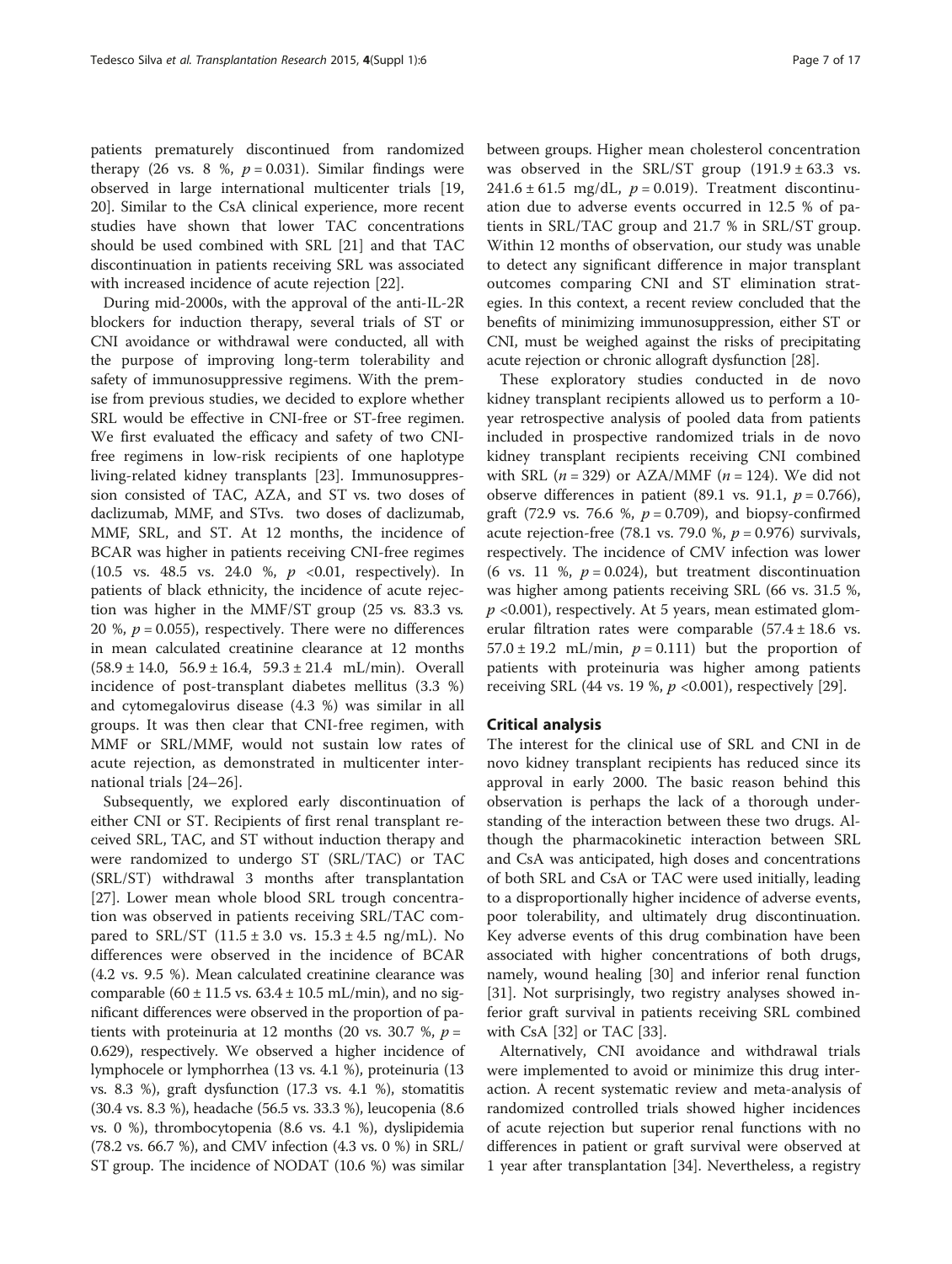analysis confirmed that a CNI-free immunosuppressive regimen consisted of SRL/MMF combination was associated with inferior renal transplant outcomes compared to CNI combined with SRL or MMF [[35](#page-5-0)]. Two main reasons emerge from this observation. First, SRL and MMF share similar profile of adverse events such as gastrointestinal and bone marrow toxicities. Second, recent data have suggested the increased risk of acute rejection or chronic antibody-mediated rejection in presents with suboptimal CNI exposure [\[28\]](#page-5-0). Therefore, more studies exploring different drug concentrations are needed to define proper doses of both drugs associated with a more favorable short- and long-term efficacy/ safety profile [\[36](#page-5-0)]. Nevertheless, prospective trials are required to define therapeutic concentrations for both drugs associated with best efficacy/toxicity ratios.

# Conversion strategies

Our first experience with conversion from CNI to SRL occurred during the Sirolimus Renal Conversion Trial (CONVERT) [\[37](#page-5-0)]. This study explored late conversion, mean time after transplantation of 37 months, from CNI to SRL. The primary efficacy endpoint, Nankivell GFR in the intent-to-treat (ITT) population 12 months after randomization, was comparable (59.0 and 57.7 mL/min) in the cohort of patients with baseline GFR more than 40 mL/min. Conversion was associated with no difference in the incidence of acute rejection, increased urinary protein excretion, and a lower incidence of malignancy compared with CNI continuation. Treatment discontinuation was higher in SRL conversion versus CNI continuation patients at 12 (15.7 vs. 9.5 %, respectively,  $p = 0.013$ ) and 24 (25.8 vs. 20.0 %,  $p = 0.070$ ) months. Superior renal function was observed among patients who remained on SRL through 12 to 24 months, particularly in the subgroup of patients with baseline GFR more than 40 mL/ min and proteinuria less than or equal to 0.11.

Following the initial promising data of the Spare the Nephron trial [\[38\]](#page-5-0), we designed our multicenter, prospective, open-label, national trial with planned conversion from TAC to SRL 3 months after kidney transplantation. Of 297 patients initially treated with TAC, MPS, and ST, 283 patients reached 3 months of whom 97 were converted to SRL, 107 were maintained on TAC, and 79 were patients receiving TAC without criteria to undergo intervention. There was no difference in the primary objective, superior estimated glomerular filtration rate in the SRL group at month 24 in the intention-to-treat population  $(66.2 \pm 25.3 \text{ vs. } 70.7 \pm 25.1 \text{mL} / \text{ min}, p = .817)$ . There was also no difference in the severity of chronic sclerosing lesions scores in 24-month protocol biopsies. Higher mean urinary protein-to-creatinine ratio  $(0.36 \pm 0.69 \text{ vs. } 0.15 \pm 1.00)$ 0.53,  $p = 0.03$ ) and higher incidence of treated acute rejection between months 3 and 24 (13.4 vs. 4.7 %,  $p = 047$ )

were observed in SRL compared to TAC group [\[39\]](#page-5-0). Interestingly, comparable results were observed in a multicenter international trial with similar design [[40](#page-5-0)].

# Critical analysis

Late conversion from CNI to SRL has not been consistently associated with significant improvement in renal function. Nevertheless, the trials identified risk factors associated with poor clinical therapeutic response, including the level of renal function, proteinuria, and structural damage [\[41\]](#page-5-0). Early conversion trials, while excluding patients with these risk factors, were associated with loss of efficacy, lower tolerability and increased incidence of adverse events. In one study, 192 kidney transplant recipients receiving CsA, MMF, and ST were converted to SRL ( $n = 95$ ) at 3 months or continued CsA  $(n = 97)$  and underwent planned ST discontinuation at month 8 (CONCEPT) [\[42](#page-5-0)]. At 12 months, the incidence of acute rejection was higher (17 vs. 8 %,  $p = 0.071$ ) but renal function was superior in patients converted to SRL (68.9 vs. 64.4 mL/min/1.73 m<sup>2</sup>,  $p = 0.017$ ) compared to those maintained on CsA. Interestingly, the incidence of subclinical inflammation in protocol biopsies performed at 12 months (30.6 %) was higher in the SRL compared to CsA group (45.2 vs. 15.3 %) and associated with lower estimated glomerular filtration rate ( $50.8 \pm 13.3$  vs.  $57.7 \pm$ 16.3 mL/min/1.73 m<sup>2</sup>,  $p = 0.035$ ) at 30 months [[43](#page-5-0)]. Furthermore, no significant differences were observed in the incidence of interstitial fibrosis comparing both groups [[44](#page-5-0)]. In an extension study, renal function was superior in SRL  $(n = 77)$  compared to CsA  $(n = 85)$  group at 48 months (62.6 vs. 57.1 mL/min/1.73 m<sup>2</sup>,  $p = 0.013$ ) [[45\]](#page-5-0).

Taken together, when choosing this immunosuppressive strategy, one needs to balance the risks of early subclinical and clinical rejection and the long-term benefits of superior renal function. Better understanding of risk factor for acute rejection, using more robust diagnostic methods, may increase the success of these strategies. Low tolerability may be associated with factors intrinsic to the drug (aftous ulcers, dyslipidemia, peripheral edema) but others emerge as a consequence of overlapping toxicity profile of MPA and SRL [[46\]](#page-5-0). Better partners such as belatacept may improve the long-term safety of SRL [[47\]](#page-6-0). More studies aiming to investigate SRL-associated proteinuria using different immunosuppressive strategies after kidney transplantation is essential to increase the safety of these regimens [[48\]](#page-6-0). In this direction, a multicenter prospective trial demonstrated that the use of ramipril prior to early conversion from CNI to SRL is associated with lower incidence of proteinuria during the first 12 months [[49](#page-6-0)].

The association of SRL with lower incidence of viral infections is opened for various types of investigation [[50\]](#page-6-0). Significant reductions in the incidence of CMV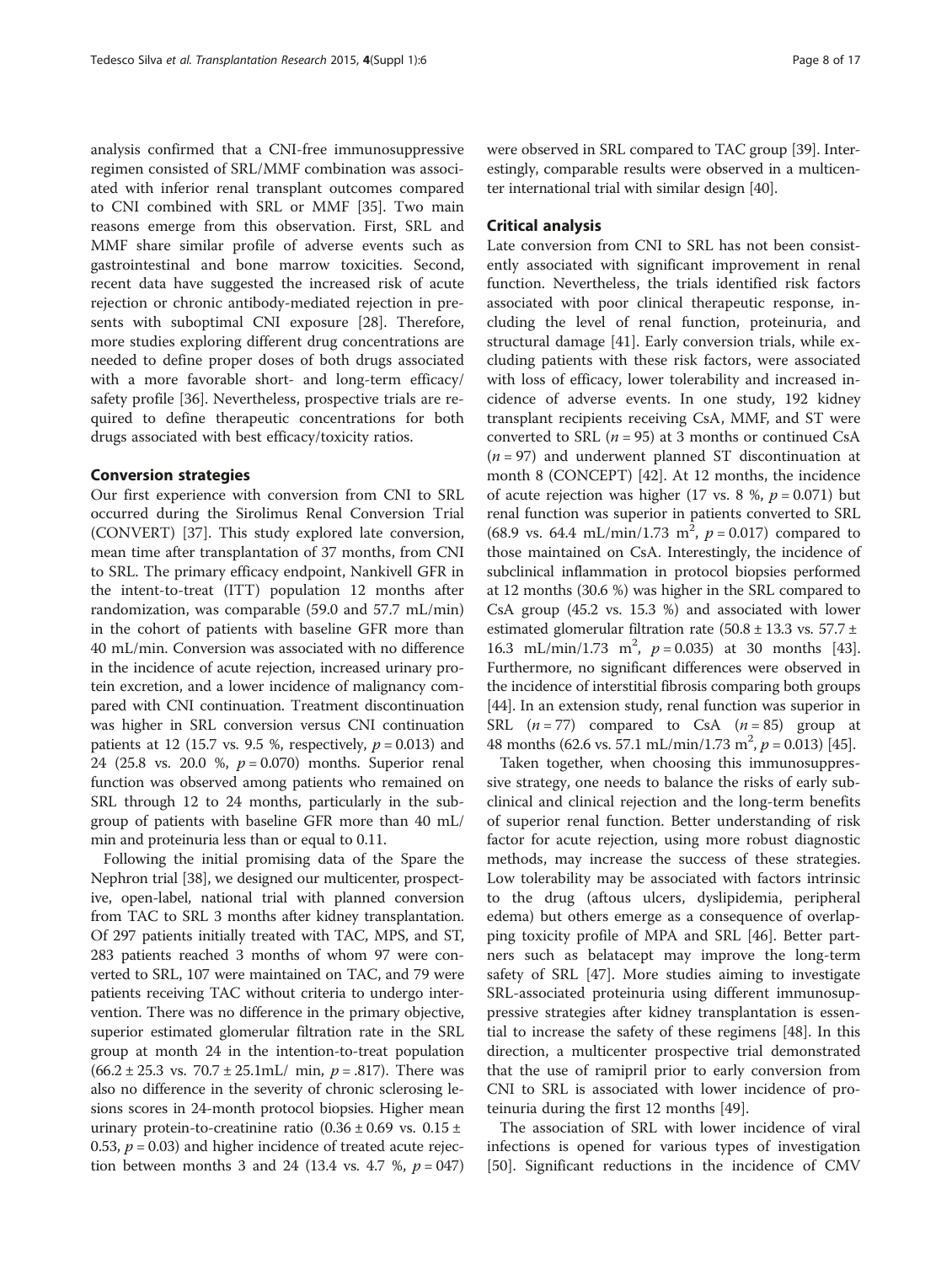<span id="page-4-0"></span>[[51\]](#page-6-0) and BKV [[52\]](#page-6-0) infections have been reported in patients receiving SRL. Cancers with higher relative incidence among kidney transplant recipients compared to the general population are associated with viral infection such as Kaposi sarcoma (herpesvirus 8), non-Hodgkin lymphomas (EBV), and skin cancer (HPV) [\[53](#page-6-0)]. The association between SRL and lower incidence of cancer will be explored in the future [[54\]](#page-6-0), as death due to cancer contributes increasingly to the overall death rate among kidney transplant recipients [\(http://www.anzda](http://www.anzdata.org.au/anzdata/AnzdataReport/31stReport/Ch10CancerReport.pdf)[ta.org.au/anzdata/AnzdataReport/31stReport/Ch10Can](http://www.anzdata.org.au/anzdata/AnzdataReport/31stReport/Ch10CancerReport.pdf)[cerReport.pdf](http://www.anzdata.org.au/anzdata/AnzdataReport/31stReport/Ch10CancerReport.pdf) ). The association of SRL and reduced recurrence of non-melanoma skin cancer was well documented in three independent international multicenter trials [\[55](#page-6-0)–[57](#page-6-0)]. Nevertheless, the benefit observed was mitigated by the low tolerability of the SRL-containing immunosuppressive regimen.

# Future perspectives

It is surprising that even after 15 years of clinical use, SRL-based immunosuppressive regimens are still evolving. More importantly, several areas of research are still open for future studies. Comprehensive understanding the complex pharmacokinetic and pharmacodynamics interaction between SRL and CNI will be decisive to investigate and define target concentrations for both classes of drug, either in de novo or as a conversion strategy. In experimental models, dose-dependent biochemical metabolite patterns differences were observed in the brain [\[58](#page-6-0)] and in the kidney [[59\]](#page-6-0) when combining SRL or EVR with CsA, suggesting that SRL potentiates CsA-induced mitochondrial dysfunction. Nevertheless, whether this metabolic difference is translated into measurable clinical differences in outcomes or renal function is not known as there is no head-to-head comparison of these two drugs using CNI minimization strategies. This will be even more important because sotrastaurin [\[60, 61\]](#page-6-0) and tofacitinibe [\[62\]](#page-6-0) drug development program were prematurely terminated and no new drugs are expected to be approved for clinical use soon. The effects of SRL in reducing the incidence of viral infections and malignancies may influence transplant outcomes as long as we increase safety and tolerability of SRL-containing immunosuppressive regimens. Promising strategies include the combination of SRL with once-daily TAC or belatacept. While the first once-daily TAC formulation of TAC has already been used in the clinical setting [[63](#page-6-0)], a new formulation has finished phase three trials and will soon be registered [\[64\]](#page-6-0). The pharmacokinetics, efficacy, and safety of the combination of SRL with once a day TAC should be investigated in future studies, including methods to measure the influence of adherence on transplant outcomes. A pilot study in de novo kidney transplant recipients receiving

rabbit anti-thymocyte globulin and short course of ST showed similar efficacy and 8–10 mL/min higher glomerular filtration rate at 12 months compared with TAC/ MMF [[47\]](#page-6-0). Furthermore, while SRL has been associated with increasing regulatory T cells [\[65\]](#page-6-0), belatacept has been associated with lower incidence of de novo donorspecific antibodies [\[66](#page-6-0)]. In summary, although several SRL-contained immunosuppressive strategies have already been tested in solid organ transplantation over the last 20 years, many more studies are needed to allow our patients to fully benefit from this therapy in the future.

#### Competing interests

Helio Tedesco-Silva has received speaker's fees and travel or accommodation expenses fordevelopment of educational presentations and scientific advice from Novartis, Pfizer and Roche. JoseMedina-Pestana has received speaker's fees and travel or accommodation expenses for development ofeducational presentations and scientific advice from Bristol- Myers Squibb, Novartis, Pfizer and Roche.Claudia Felipe has received speaker's fees for development of educational presentations and travel oraccommodation expenses from Novartis and Pfizer.

### Authors' contributions

All authors made critical comments, suggestions and revisions to earlier drafts. All authors interpreted results, read and approved the final version of the manuscript.

#### Acknowledgements

We would like to thank Wyeth/Pfizer for the continuing research support provided to our transplant center.

#### Declarations

The article has been published as part of Transplantation Research Volume 4 Suppl 1, 2015: Proceedings of the 13th International Transplantation Symposia: mTOR-inhibition: what have we learned and how do we best apply the learning. The full content of the supplement can be found at [<http://www.transplantationresearch.com/supplements](http://www.transplantationresearch.com/supplements)>. The symposium and publication were supported by an unrestricted educational grant from Pfizer Inc, who had no influence on the editorial content. Editorial support was provided by Synergy, Richmond, UK and was funded by Pfizer Inc. The articles have been through the journal's standard peer review process.

#### Published: 21 December 2015

#### References

- 1. Machado PG, Felipe CR, Hanzawa NM, Park SI, Garcia R, Alfieri F, et al. An open-label randomized trial of the safety and efficacy of sirolimus vs. azathioprine in living related renal allograft recipients receiving cyclosporine and prednisone combination. Clin Transplant. 2004;18:28–38.
- 2. Kahan BD. Efficacy of sirolimus compared with azathioprine for reduction of acute renal allograft rejection: a randomised multicentre study. The Rapamune US Study Group. Lancet. 2000;356 (9225):194–202. England.
- 3. MacDonald AS. A worldwide, phase III, randomized, controlled, safety and efficacy study of a sirolimus/cyclosporine regimen for prevention of acute rejection in recipients of primary mismatched renal allografts. Transplantation. 2001;71:271–80.
- 4. Machado PG, Felipe CR, Park SI, Garcia R, Moreira S, Casarini D, et al. Preservation of graft function in low-risk living kidney transplant recipients treated with a combination of sirolimus and cyclosporine. Braz J Med Biol Res. 2004;37 (9):1303–12. Brazil.
- 5. Medina-Pestana JO, Sampaio EM, Vaz ML, Pinheiro-Machado PG, Tedesco-Silva Jr H. Worse renal transplant outcomes observed among Afro-Brazilian patients on prospective registry data of 2461 renal transplants at least 1 year follow-up. Transplant Proc. 2007;39(2):435–6. United States.
- 6. Podder H, Podbielski J, Hussein I, Katz S, Van Buren C, Kahan BD. Sirolimus improves the two-year outcome of renal allografts in African-American patients. Transpl Int. 2001;14:135–42.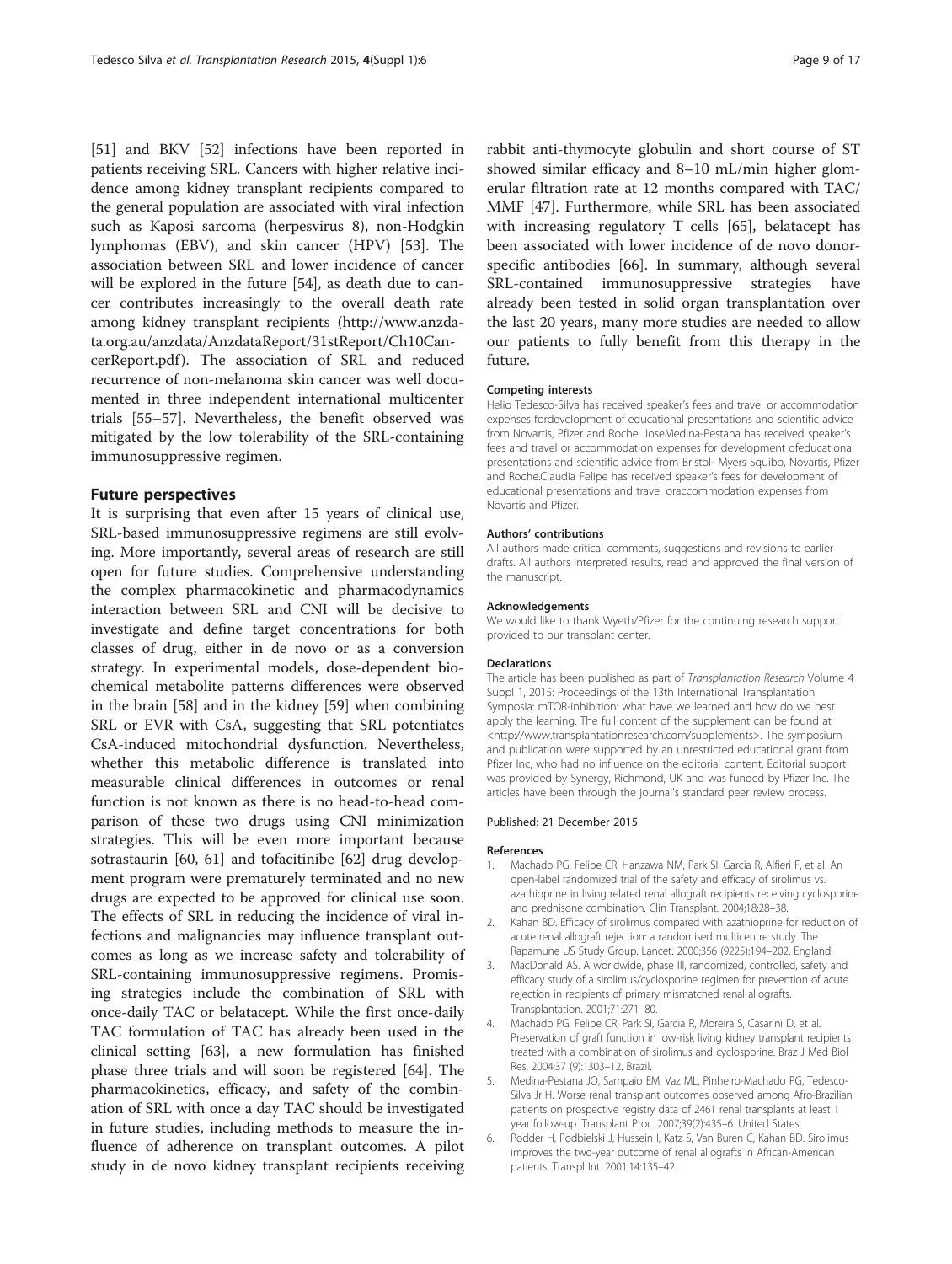- <span id="page-5-0"></span>7. Ferreira AN, Machado PG, Felipe CR, Motegi SA, Hosaka BH, Tanaka MK, et al. Concentration-controlled use of sirolimus associated with reduced exposure of cyclosporine in black recipients of primarily living renal allograft donors: 12-month results. Clin Transplant. 2005;19(5):607–15. Denmark.
- 8. Podder H, Stepkowski SM, Napoli KL, Clark J, Verani RR, Chou TC, et al. Pharmacokinetic interactions augment toxicities of sirolimus/cyclosporine combinations. J Am Soc Nephrol. 2001;12:1059–71.
- 9. Felipe CR, Park SI, Pinheiro-Machado PG, Garcia R, Casarini DE, Moreira S, et al. Cyclosporine and sirolimus pharmacokinetics and drug-to-drug interactions in kidney transplant recipients. Fundam Clin Pharmacol. 2009;23(5):625–31. England.
- 10. Groth CG, Bäckman L, Morales JM, Calne R, Kreis H, Lang P, et al. Sirolimus (rapamycin)-based therapy in human renal transplantation: similar efficacy and different toxicity compared with cyclosporine. Sirolimus European Renal Transplant Study Group. Transplantation. 1999;67:1036–42.
- 11. Kreis H, Cisterne JM, Land W, Wramner L, Squifflet JP, Abramowicz D, et al. Sirolimus in association with mycophenolate mofetil induction for the prevention of acute graft rejection in renal allograft recipients. Transplantation. 2000;69:1252–60.
- 12. Johnson RW, Kreis H, Oberbauer R, Brattström C, Claesson K, Eris J. Sirolimus allows early cyclosporine withdrawal in renal transplantation resulting in improved renal function and lower blood pressure. Transplantation. 2001;72:777–86.
- 13. Baboolal K. A phase III prospective, randomized study to evaluate concentration-controlled sirolimus (rapamune) with cyclosporine dose minimization or elimination at six months in de novo renal allograft recipients. Transplantation. 2003;75:1404–8.
- 14. Tedesco-Silva H, Garcia VD, Contieri FL, De Boni Monteiro de Carvalho D, Noronha IL, Goncalves RT, et al. Comparison of the safety and efficacy of cyclosporine minimization versus cyclosporine elimination in de novo renal allograft patients receiving sirolimus. Transplant Proc. 2010;42(5):1659–66. United States.
- 15. Legendre C, Brault Y, Morales JM, Oberbauer R, Altieri P, Riad H, et al. Factors influencing glomerular filtration rate in renal transplantation after cyclosporine withdrawal using sirolimus-based therapy: a multivariate analysis of results at five years. Clin Transplant. 2007;21:330–6.
- 16. Gonwa TA, Hricik DE, Brinker K, Grinyo JM, Schena FP, Group SRFS. Improved renal function in sirolimus-treated renal transplant patients after early cyclosporine elimination. Transplantation. 2002;74:1560–7.
- 17. Pliszczynski J, Kahan BD. Better actual 10-year renal transplant outcomes of 80 % reduced cyclosporine exposure with sirolimus base therapy compared with full cyclosporine exposure without or with concomittant sirolimus treatment. Transplant Proc. 2011;43:3657–68.
- 18. Sampaio EL, Pinheiro-Machado PG, Garcia R, Felipe CR, Park SI, Casarini DE, et al. Mycophenolate mofetil vs. sirolimus in kidney transplant recipients receiving tacrolimus-based immunosuppressive regimen. Clin Transplant. 2008;22(2):141–9. Denmark.
- 19. Vitko S, Wlodarczyk Z, Kyllönen L, Czajkowski Z, Margreiter R, Backman L, et al. Tacrolimus combined with two different dosages of sirolimus in kidney transplantation: results of a multicenter study. Am J Transplant. 2006;6:531–8.
- 20. Gonwa T, Mendez R, Yang HC, Weinstein S, Jensik S, Steinberg S. Randomized trial of tacrolimus in combination with sirolimus or mycophenolate mofetil in kidney transplantation: results at 6 months. Transplantation. 2003;75:1213–20.
- 21. Bechstein WO, Paczek L, Wramner L, Squifflet JP, Zygmunt AJ, Group ERTS. A comparative, randomized trial of concentration-controlled sirolimus combined with reduced-dose tacrolimus or standard-dose tacrolimus in renal allograft recipients. Transplant Proc. 2013;45:2133–40.
- 22. Flechner SM, Glyda M, Cockfield S, Grinyó J, Legendre C, Russ G, et al. The ORION study: comparison of two sirolimus-based regimens versus tacrolimus and mycophenolate mofetil in renal allograft recipients. Am J Transplant. 2011;11:1633–44.
- 23. Garcia R, Machado PG, Felipe CR, Park SI, Spinelli GA, Franco MF, et al. Exploratory calcineurin inhibitor-free regimens in living-related kidney transplant recipients. Braz J Med Biol Res. 2007;40(4):457–65. Brazil.
- 24. Vincenti F, Ramos E, Brattstrom C, Cho S, Ekberg H, Grinyo J, et al. Multicenter trial exploring calcineurin inhibitors avoidance in renal transplantation. Transplantation. 2001;71:1282–7.
- 25. Flechner SM. Sirolimus in kidney transplantation indications and practical guidelines: de novo sirolimus-based therapy without calcineurin inhibitors. Transplantation. 2009;87:S1–6.
- 26. Flechner SM, Kobashigawa J, Klintmalm G. Calcineurin inhibitor-sparing regimens in solid organ transplantation: focus on improving renal function and nephrotoxicity. Clin Transplant. 2008;22:1–15.
- 27. de Sandes Freitas TV, Harada KM, Felipe CR, Galante NZ, Sampaio EL, Ikehara E, et al. Steroid or tacrolimus withdrawal in renal transplant recipients using sirolimus. Int Urol Nephrol. 2011;43:1221–8.
- 28. Augustine JJ, Hricik DE. Minimization of immunosuppression in kidney transplantation. Curr Opin Nephrol Hypertens. 2007;16:535–41.
- 29. Paula M, Hannun P, Felipe C, Ferreira A, Cristelli M, Franco M, et al. Long term follow up of de novo use of mTOR inhibitors (mTORi) after kidney transplantation. Am J Transplant. 2014;14:543–4.
- 30. Nashan B, Citterio F. Wound healing complications and the use of mammalian target of rapamycin inhibitors in kidney transplantation: a critical review of the literature. Transplantation. 2012;94:547–61.
- 31. Knight RJ, Kahan BD. The place of sirolimus in kidney transplantation: can we reduce calcineurin inhibitor renal toxicity? Kidney Int. 2006;70(6):994–9. United States.
- 32. Meier-Kriesche HU, Steffen BJ, Chu AH, Loveland JJ, Gordon RD, Morris JA, et al. Sirolimus with neoral versus mycophenolate mofetil with neoral is associated with decreased renal allograft survival. Am J Transplant. 2004;4:2058–66.
- 33. Meier-Kriesche HU, Schold JD, Srinivas TR, Howard RJ, Fujita S, Kaplan B. Sirolimus in combination with tacrolimus is associated with worse renal allograft survival compared to mycophenolate mofetil combined with tacrolimus. Am J Transplant. 2005;5:2273–80.
- 34. Yan HL, Zong HT, Cui YS, Li N, Zhang Y. Calcineurin inhibitor avoidance and withdrawal for kidney transplantation: a systematic review and metaanalysis of randomized controlled trials. Transplant Proc. 2014;46:1302–13.
- 35. Srinivas TR, Schold JD, Guerra G, Eagan A, Bucci CM, Meier-Kriesche HU. Mycophenolate mofetil/sirolimus compared to other common immunosuppressive regimens in kidney transplantation. Am J Transplant. 2007;7:586–94.
- 36. Shihab F, Christians U, Smith L, Wellen JR, Kaplan B. Focus on mTOR inhibitors and tacrolimus in renal transplantation: pharmacokinetics, exposure-response relationships, and clinical outcomes. Transpl Immunol. 2014;31:22–32.
- 37. Schena FP, Pascoe MD, Alberu J, del Carmen Rial M, Oberbauer R, Brennan DC, et al. Conversion from calcineurin inhibitors to sirolimus maintenance therapy in renal allograft recipients: 24-month efficacy and safety results from the CONVERT trial. Transplantation. 2009;87(2):233–42. United States.
- 38. Weir MR, Mulgaonkar S, Chan L, Shidban H, Waid TH, Preston D, et al. Mycophenolate mofetil-based immunosuppression with sirolimus in renal transplantation: a randomized, controlled Spare-the-Nephron trial. Kidney Int. 2011;79(8):897–907. United States: 2011 International Society of Nephrology.
- 39. Silva HT, Felipe CR, Garcia VD, Neto ED, Filho MA, Contieri FL, et al. Planned randomized conversion from tacrolimus to sirolimus-based immunosuppressive regimen in de novo kidney transplant recipients. Am J Transplant. 2013;13:3155–63.
- 40. Tedesco-Silva H, Peddi V, Sanchez-Frutuoso A, Marder B, Russ G, Flynn A, et al. Open-label study of planned transition from tacrolimus to sirolimus vs continued tacrolimus in renal allograft. Am J Transplant. 2014;14:538–8.
- 41. Gatault P, Lebranchu Y. Conversion to mTOR-inhibitor-based immunosuppression: which patients and when? Transplant Res. 2013;2:S3.
- 42. Lebranchu Y, Thierry A, Toupance O, Westeel PF, Etienne I, Thervet E, et al. Efficacy on renal function of early conversion from cyclosporine to sirolimus 3 months after renal transplantation: concept study. Am J Transplant. 2009;9(5):1115–23. Denmark.
- 43. Thierry A, Thervet E, Vuiblet V, Goujon JM, Machet MC, Noel LH, et al. Longterm impact of subclinical inflammation diagnosed by protocol biopsy one year after renal transplantation. Am J Transplant. 2011;11:2153–61.
- 44. Servais A, Meas-Yedid V, Toupance O, Lebranchu Y, Thierry A, Moulin B, et al. Interstitial fibrosis quantification in renal transplant recipients randomized to continue cyclosporine or convert to sirolimus. Am J Transplant. 2009;9:2552–60.
- 45. Lebranchu Y, Thierry A, Thervet E, Büchler M, Etienne I, Westeel PF, et al. Efficacy and safety of early cyclosporine conversion to sirolimus with continued MMF-four-year results of the Postconcept study. Am J Transplant. 2011;11:1665–75.
- 46. Grinyó JM, Cruzado JM. Mycophenolate mofetil and sirolimus combination in renal transplantation. Am J Transplant. 2006;6:1991–9.